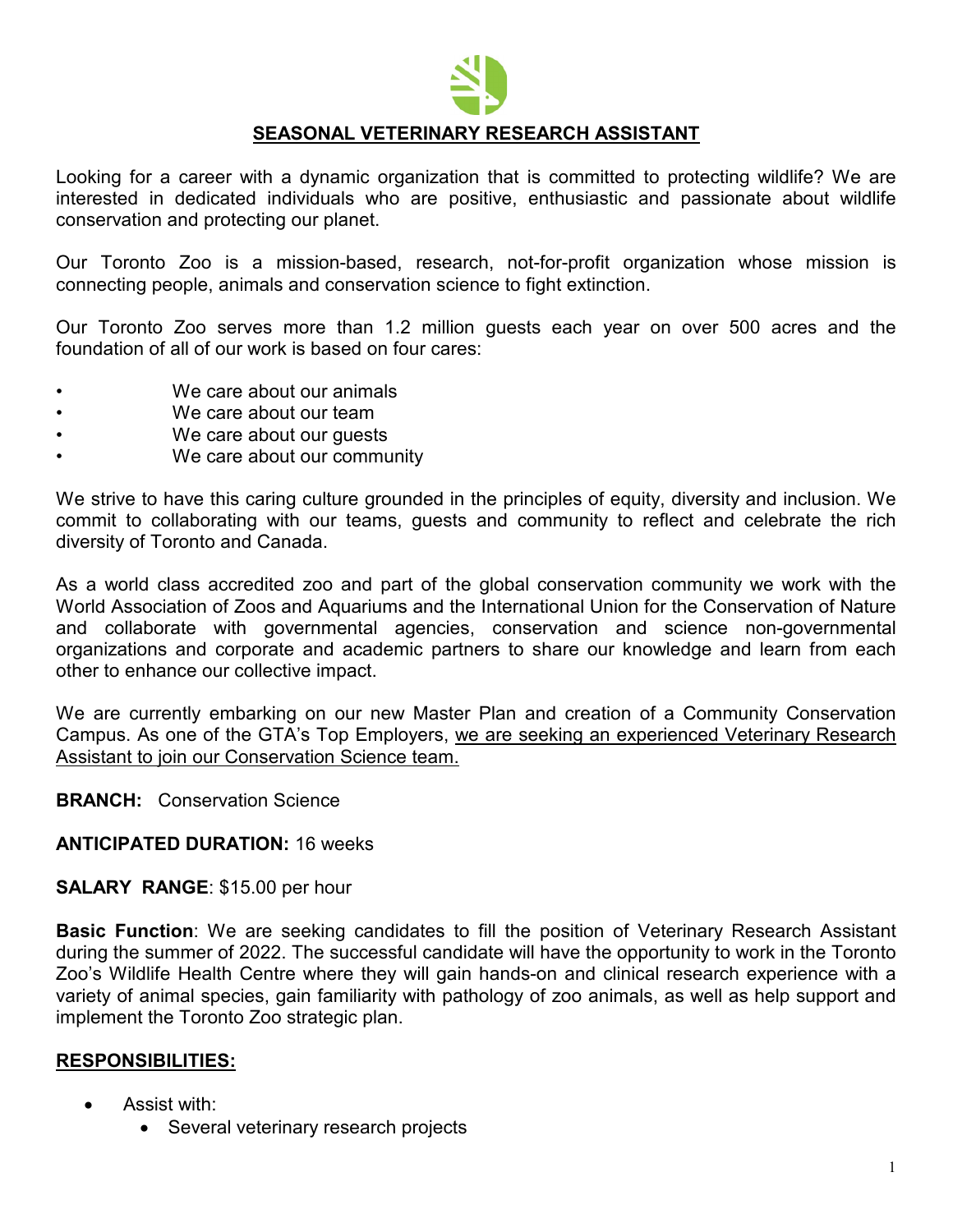- Gross necropsies
- Organization and inventory of pathology specimens
- Collation and reporting of pathology results
- Construction of exposure charts for various x-ray generators and receivers
- Preparation of a searchable database of existing exposure settings
- Organization of digital images taken on various modalities of diagnostic imaging equipment
- Entering medical records and laboratory test results into the Zoological Information Management System's (ZIMS) medical module
- Completing outstanding and important medical surveys
- Organization of a reference collection of scientific publications
- Supporting conservation and welfare programs
- Other duties as assigned by the veterinarians or Supervisor

# **QUALIFICATIONS:**

- Enrolled in, or a graduate of a veterinary, veterinary technician, or veterinary assistant program of study
- Related work experience is an asset
- A basic knowledge of veterinary medicine is an asset
- Excellent English, written/report writing skills
- Excellent organizational and time management skills, able to work in a fast paced environment
- Excellent interpersonal and teamwork skills
- Proficiency with computers
- Full G class driver's license is an asset

# *CANDIDATES MAY BE REQUIRED TO TAKE A WRITTEN AND/OR PRACTICAL EXAMINATION RELEVANT TO THE POSITION.*

If interested in this position, please click on the link below and complete the instructions on the questionnaire. You will be required to submit your resume and cover letter no later than June 26, 2022.

To apply click here:<https://forms.office.com/r/qxEkwfP4V2>

### *While we appreciate the interest of all applicants, only those selected for an interview will be contacted.*

*The Toronto Zoo provides accommodation for employees with disabilities, as defined under the Ontario Human Rights Code. If contacted for an interview, and you require specific accommodation*  for the interview process because of a disability or a medical need, then please advise the person *contacting you of your requirements, so that arrangements can be made for the appropriate accommodations to be in place before you begin the interview process.*

*The Toronto Zoo respects the principles of equity, diversity and inclusion and seeks to model these*  principles in all that we do. We are committed to fostering an inclusive workforce where all *employees feel respected, supported and valued. We strive to create an environment that represents*